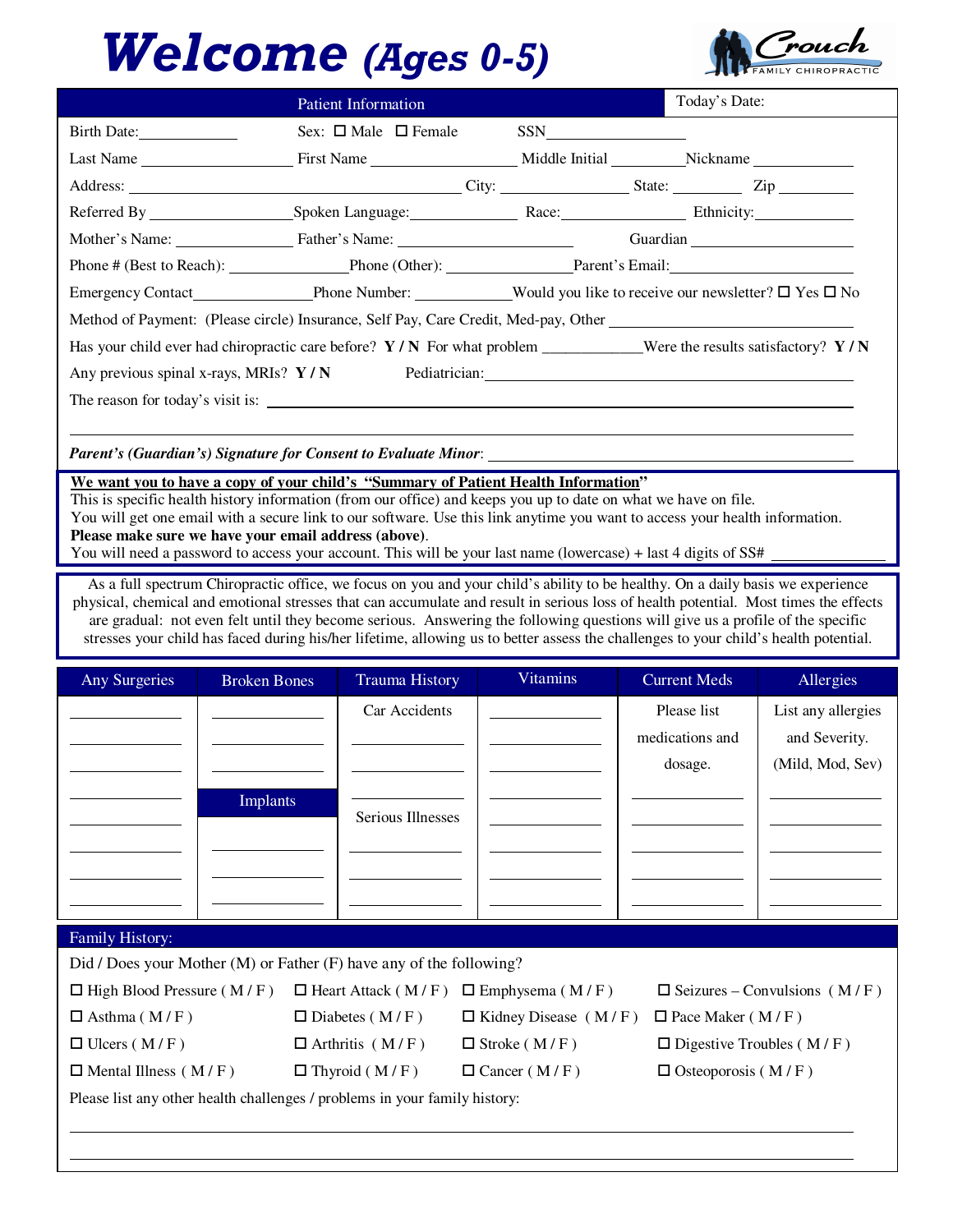| <b>THE BEGINNING YEARS</b> (Answer what you can remember)                                                                                  | <b>Patient Initials:</b> |
|--------------------------------------------------------------------------------------------------------------------------------------------|--------------------------|
| <b>BIRTHING PROCESS:</b><br>Where did delivery take place? $\Box$ Home $\Box$ Medical /Hospital $\Box$ $\Box$ Birthing Center              |                          |
| Did you use a: $\Box$ Midwife $\Box$ Doula                                                                                                 |                          |
| Duration of Pregnancy: __________weeks                                                                                                     |                          |
| Were any other means used during the birthing process:<br>□ NO □ YES, circle? Induced Forceps Vacuum Extraction C-section Other            |                          |
| Duration of Birth: <u>_______________</u> Medications delivered at birth: □ NO □YES, explain? _______________________                      |                          |
| Was Delivery Normal? $\Box$ YES $\Box$ NO, explain?                                                                                        |                          |
|                                                                                                                                            |                          |
| <b>GROWTH AND DEVELOPMENT:</b><br>Was the infant alert and responsive within twelve hours of delivery $\square$ YES $\square$ NO, explain? |                          |
| AT WHAT AGE DID YOUR CHILD:                                                                                                                |                          |
| Respond to Sound_________ Follow an object__________ Hold up head_________<br>Walk______                                                   |                          |
|                                                                                                                                            |                          |
| Do sleeping patterns seem to be normal? $\Box$ YES $\Box$ NO, explain?                                                                     |                          |
| Any health problems on:                                                                                                                    |                          |
| Mother's side of the family? $\Box$ NO $\Box$ YES, explain?                                                                                |                          |
| Father's side of the family? $\square$ NO $\square$ YES, explain?                                                                          |                          |
| With brothers or sisters? $\square$ NO $\square$ YES, explain?                                                                             |                          |
|                                                                                                                                            |                          |
|                                                                                                                                            |                          |
| <b>Physical / Traumatic Stressors</b><br>Any traumas during pregnancy (falls, accidents)?                                                  |                          |
| Any evidence of birth trauma: (circle any that apply)                                                                                      |                          |
| <b>Bruises</b><br>Odd shaped head<br>Stuck in birth canal Fast birth Excessively long birth                                                |                          |
| Respiratory depression Discoloration Cord around neck                                                                                      |                          |
|                                                                                                                                            |                          |
| Any falls from couches, beds, changing tables, chairs? $\Box$ NO $\Box$ YES, explain?                                                      |                          |
| Any surgeries?                                                                                                                             |                          |
| $\Box$ NO $\Box$ YES, explain?                                                                                                             |                          |
| Play any sports? $\Box$ NO $\Box$ YES, which ones?                                                                                         |                          |
| ANY OTHER PHYSICAL STRESSORS?                                                                                                              |                          |
| <b>Emotional Stressors</b>                                                                                                                 |                          |
| Any difficulties with lactation? $\square$ NO<br>$\square$ YES                                                                             |                          |
| Any problems with bonding?<br>$\square$ NO<br>$\square$ YES                                                                                |                          |
| Any behavioral problems?<br>$\square$ NO<br>□ YES, how & when did they begin?                                                              |                          |
| Any difficulty sleeping?<br>$\square$ NO                                                                                                   |                          |
|                                                                                                                                            |                          |
| Average number of hours of television per week?__________________________________                                                          |                          |
| Does your child seem normal for his/her age? $\square$ YES $\square$ NO, explain?                                                          |                          |